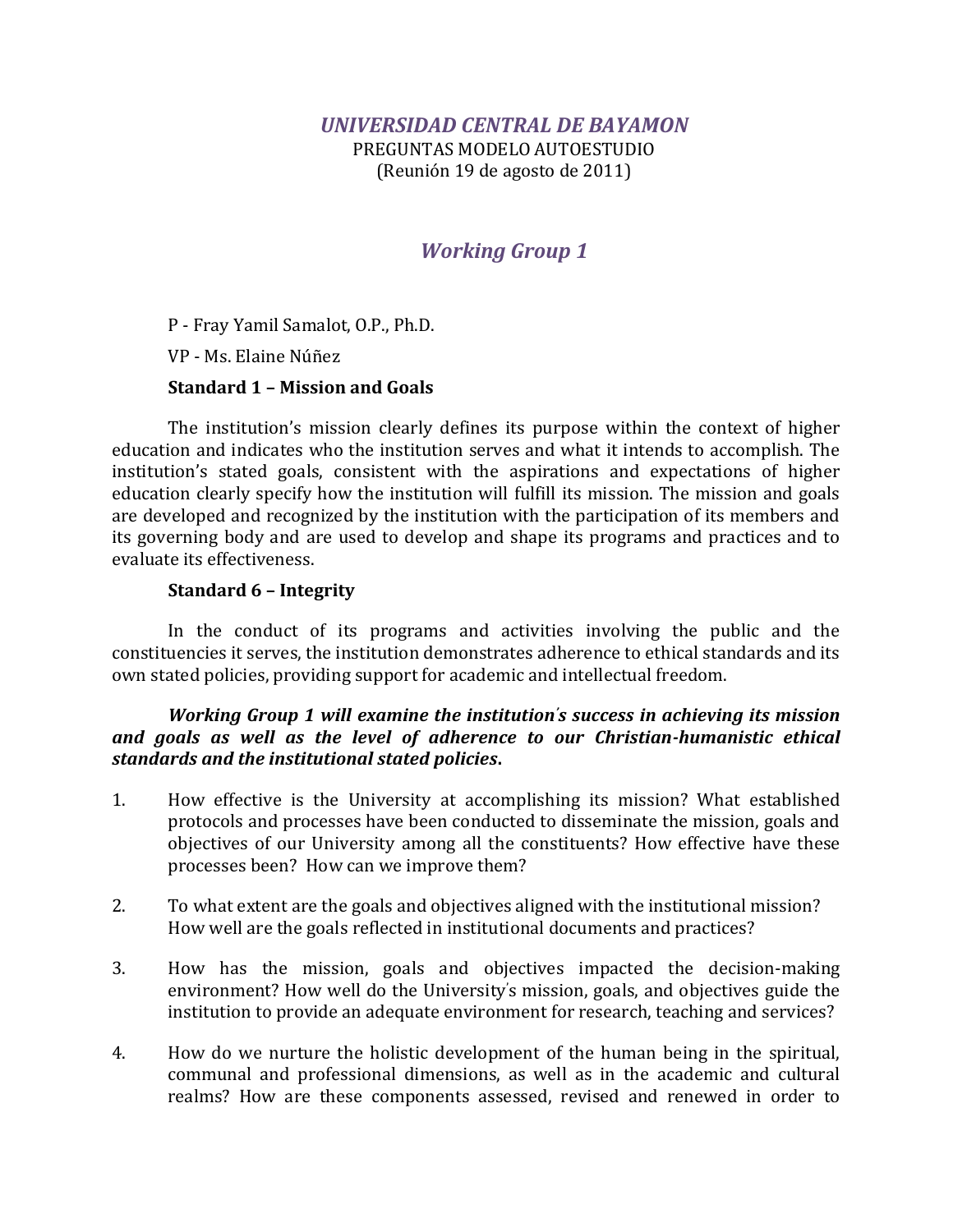achieve desired outcomes? How is such assessment used to inform planning and resource allocation?

- 5. How are our institutional mission, goals, and objectives put into operation through institutional activities?
- 6. How do we evidence our community's participation in activities that facilitate or are responsible for institutional improvement and development? How are these groups selected?
- 7. How do we establish and evaluate the protocols to resolve student appeals and concerns? How do we determine the adequacy of the protocols?
- 8. How do our institutional policies and procedures secure and respect the general conditions conducive to academic freedom? How do we evidence the principle of academic freedom in the classroom?
- 9. To what extent is the right of freedom of expression and the respect to diversity of ideas incorporated into academics?
- 10. How do we promote our ethical principles among the university community? To what extent do policies provide specific rules and regulations to govern the conduct of our university community?
- 11. How does the process regarding intellectual property rights facilitate the identification, protection and promotion of intellectual property at our university?
- 12. How do we promote, defend and respect human rights?
- 13. How we ensure the integrity and veracity of the information disseminated to our community? How effective is this process.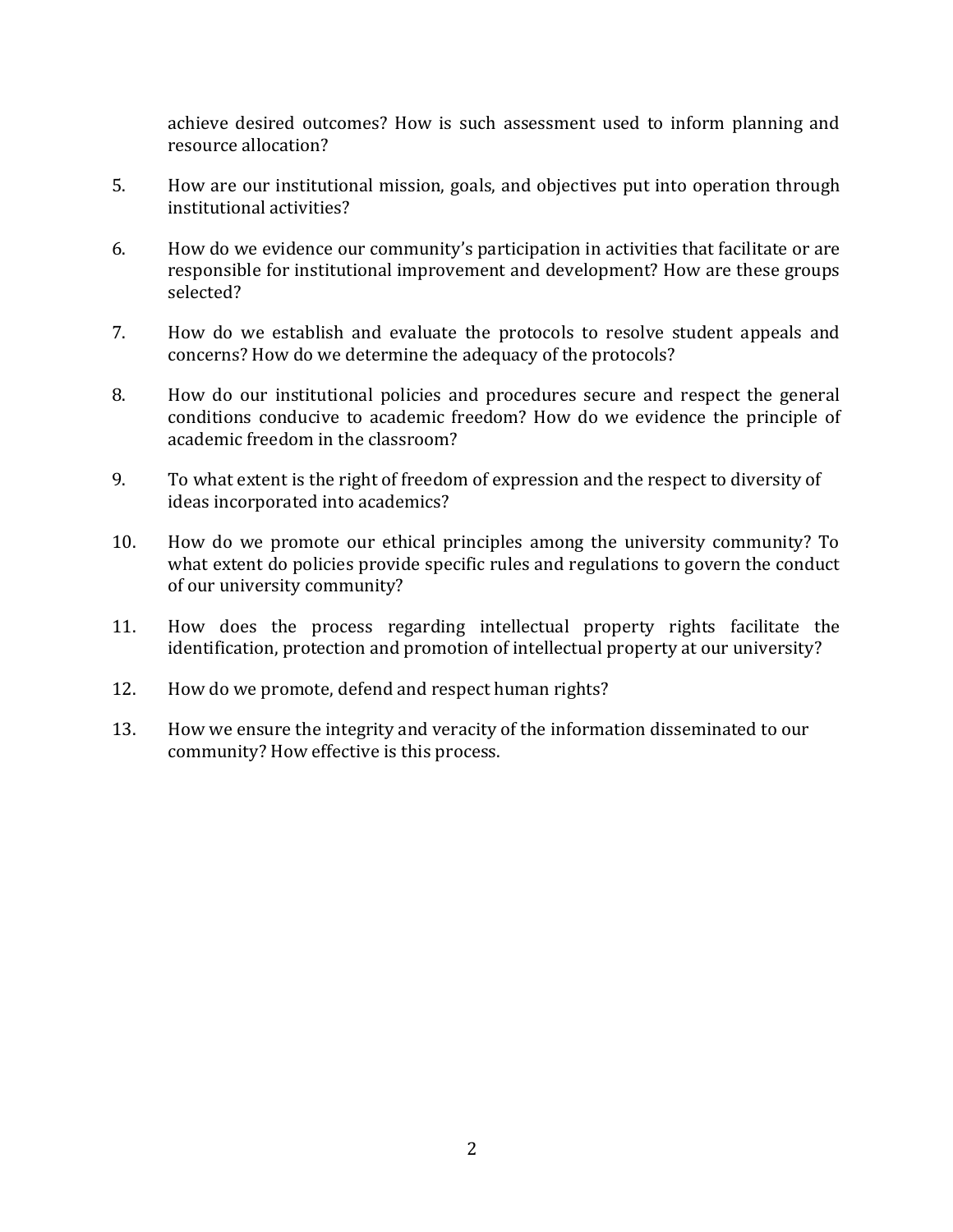PREGUNTAS MODELO AUTOESTUDIO (Reunión 19 de agosto de 2011)

# *Working Group 2*

P - Mr. Pedro Bermúdez

VP - Miss Rosimar Ferrer

## **Standard 2: Planning, Resource Allocation, and Institutional Renewal**

An institution conducts ongoing planning and resource allocation based on its mission and goals, develops objectives to achieve them, and utilizes the results of its assessment activities for institutional renewal. Implementation and subsequent evaluation of the success of the strategic plan and resource allocation support the development and change necessary to improve and to maintain institutional quality.

## **Standard 3: Institutional Resources**

The human, financial, technical, physical facilities and other resources necessary to achieve an institution's mission and goals are available and accessible. In the context of the institution's mission, the effective and efficient uses of the institution's resources are analyzed as part of ongoing outcomes assessment.

*Working Group 2 will assess the alignment of the strategic planning and the resource allocation, paying particular attention to the links between the strategic planning and the institution's budgetary process. This seeks to determine the extent and the appropriateness of resource assignment to fulfill our mission and goals.*

- 1. How effective have our institutional efforts been in involving our constituents in the institutional planning process?
- 2. To what extent has the strategic plan guided initiatives and projects developed in the last 5 years?
- 3. How effective has the strategic plan been? What issues should be refocused in the next 5 years? What other non-contemplated issues must be dealt with?
- 4. How is the budget (operating and capital) linked with the strategic plan? How do we evidence that the distribution of resources responds to the goals and objectives of the strategic plan?
- 5. How does the budget (operating and capital) support our institutional vision and mission?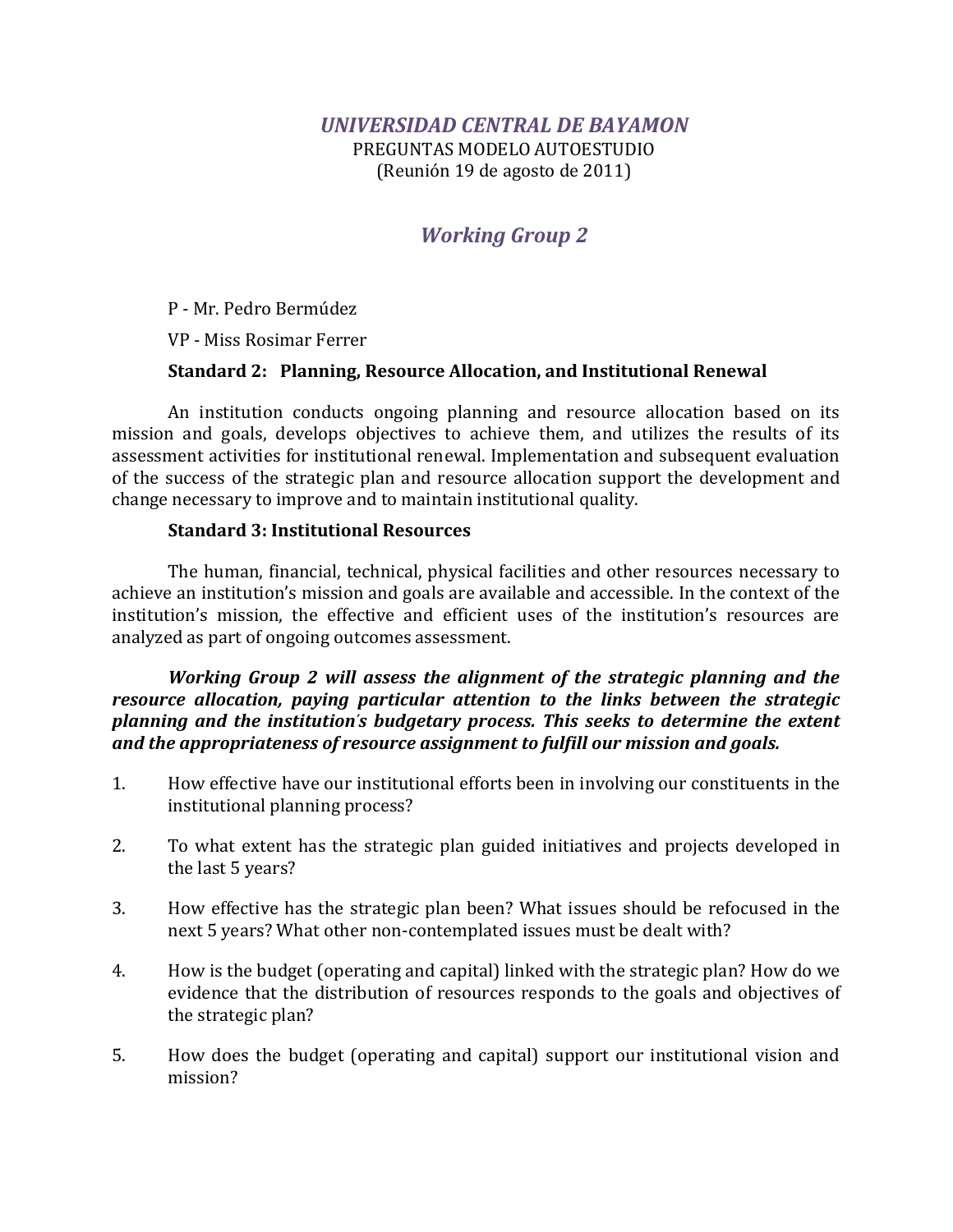- 6. How have we responded to the institutional financial constraints during the last 5 years? To what extent is our institution in a viable financial condition? What are our major financial challenges? How are we responding to these challenges?
- 7. How do we evidence our commitment and institutional capacity for the development and maintenance of physical facilities?
- 8. To what extent does our income depend on enrollment? What is the level of dependence of our students on Pell grants? How have our enrollment costs and dependence on Pell grants compared with similar universities over the past 5 years? What are the income diversifying strategies and their goals and objectives?
- 9. What evidence assures that our technological developments supports our strategic plan? How successfully have these developments been implemented?
- 10. How does the University ensure that resources are used effectively and efficiently, including appropriate cost containment and reallocation of resources? To what extent these resources are used effectively and efficiently?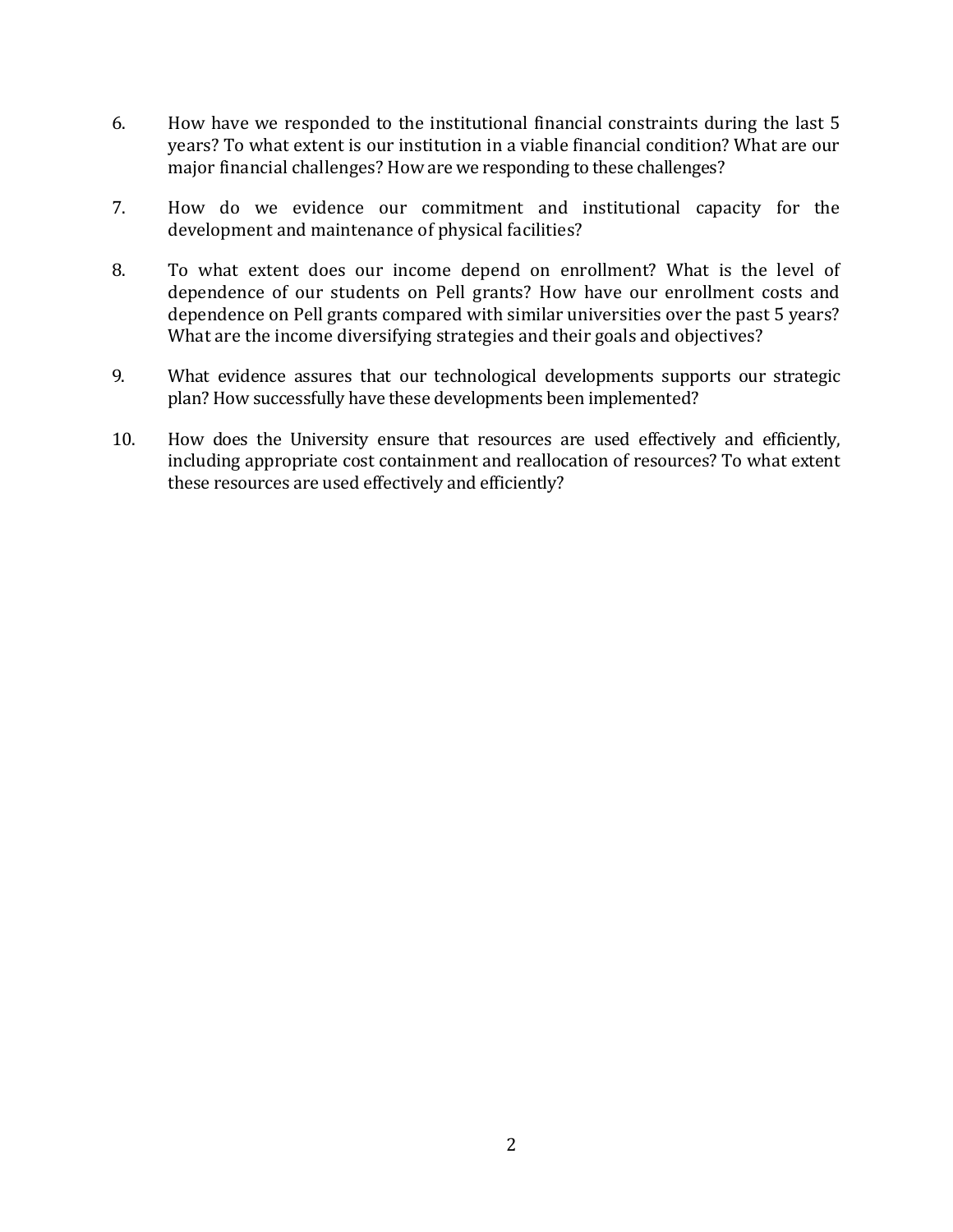PREGUNTAS MODELO AUTOESTUDIO (Reunión 19 de agosto de 2011)

# *Working Group 3*

Mr. Pedro Bermúdez (P), Chair, Planning and Institutional Development Director

Dr. Luz Valentín (VP), Co-Chair, Associate Dean

## **Standard 4 – Leadership, Governance**

The institution's system of governance clearly defines the roles of institutional constituencies in policy development and decision-making. The governance structure includes an active governing body with sufficient autonomy to assure institutional integrity and to fulfill its responsibilities of policy and resource development, consistent with the mission of the institution.

### **Standard 5 – Administration**

The institution's administrative structure and services facilitate learning and research/scholarship, foster quality improvement, and support the institution's organization and governance.

### *Working Group 3 will assess the process and structure of its governance, paying particular attention to the reorganization processes. This will seek to determine the extent, appropriateness and effectiveness of our governance and administration structures to fulfill our mission and goals.*

- 1. How does the shared governance demonstrate the effectiveness of the procedures used to update, write, edit, divulge and publish institutional policies and regulations? How do these procedures evidence the shared governance effectiveness?
- 2. How do the components of our governing body know their duties and responsibilities? To what extent does our community relate with the representatives of our governing body?
- 3. How effective are the strategies used by the Board of Trustees to get external fundraising? What are the new strategies and their goals and objectives?
- 4. How does the assessment of the president's performance support our institutional mission and goals?
- 5. Over the last five (5) years, how have changes in the administrative structure responded to our needs? What has been the impact of the recent administrative reorganization?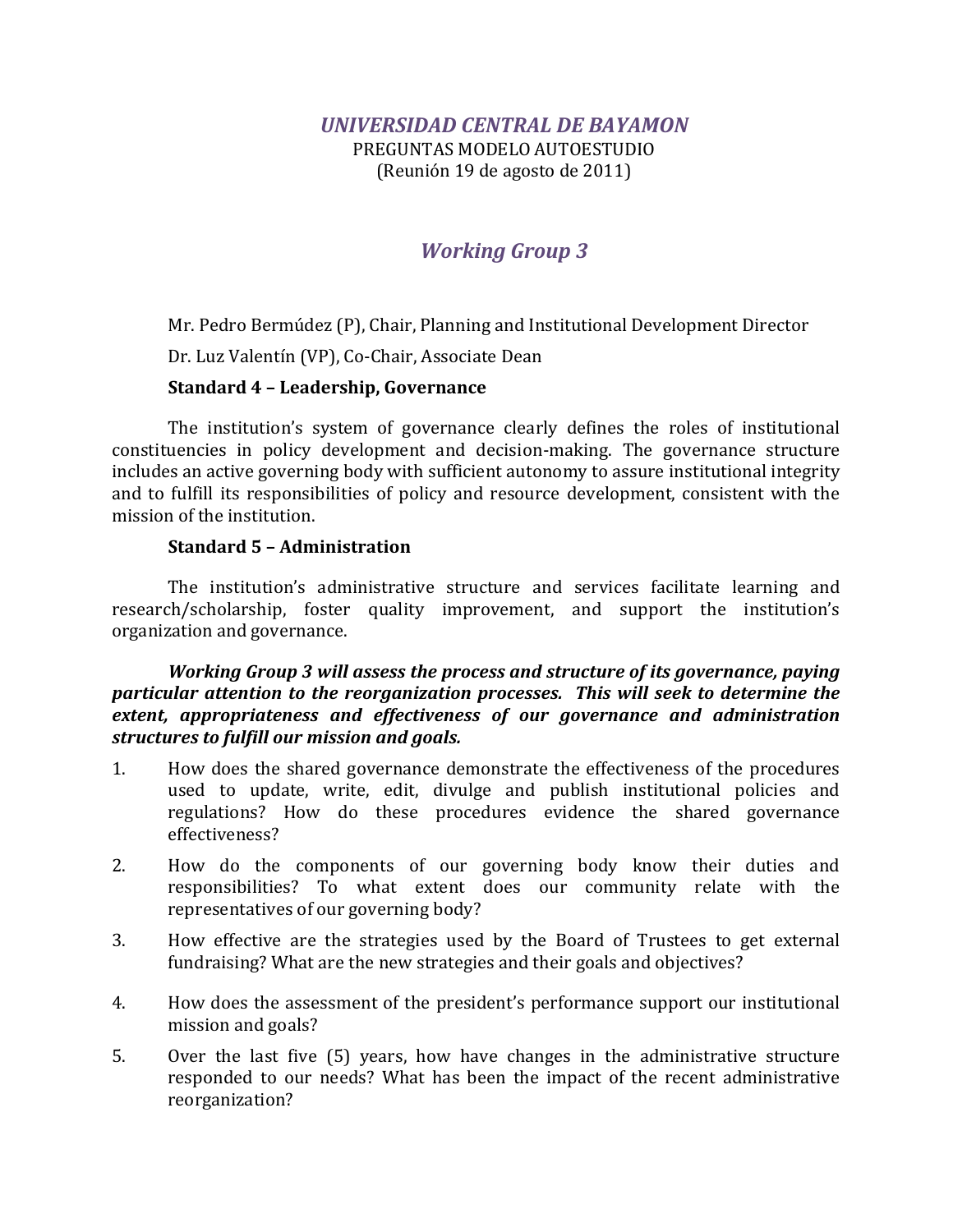- 6. How effectively does the administrative body coordinate and communicate its efforts to improve efficiency in procedures and decision making? How are subsequent changes in policies or procedures communicated to our community?
- 7. How adequately is the administrative structure staffed? Which services need to be reinforced?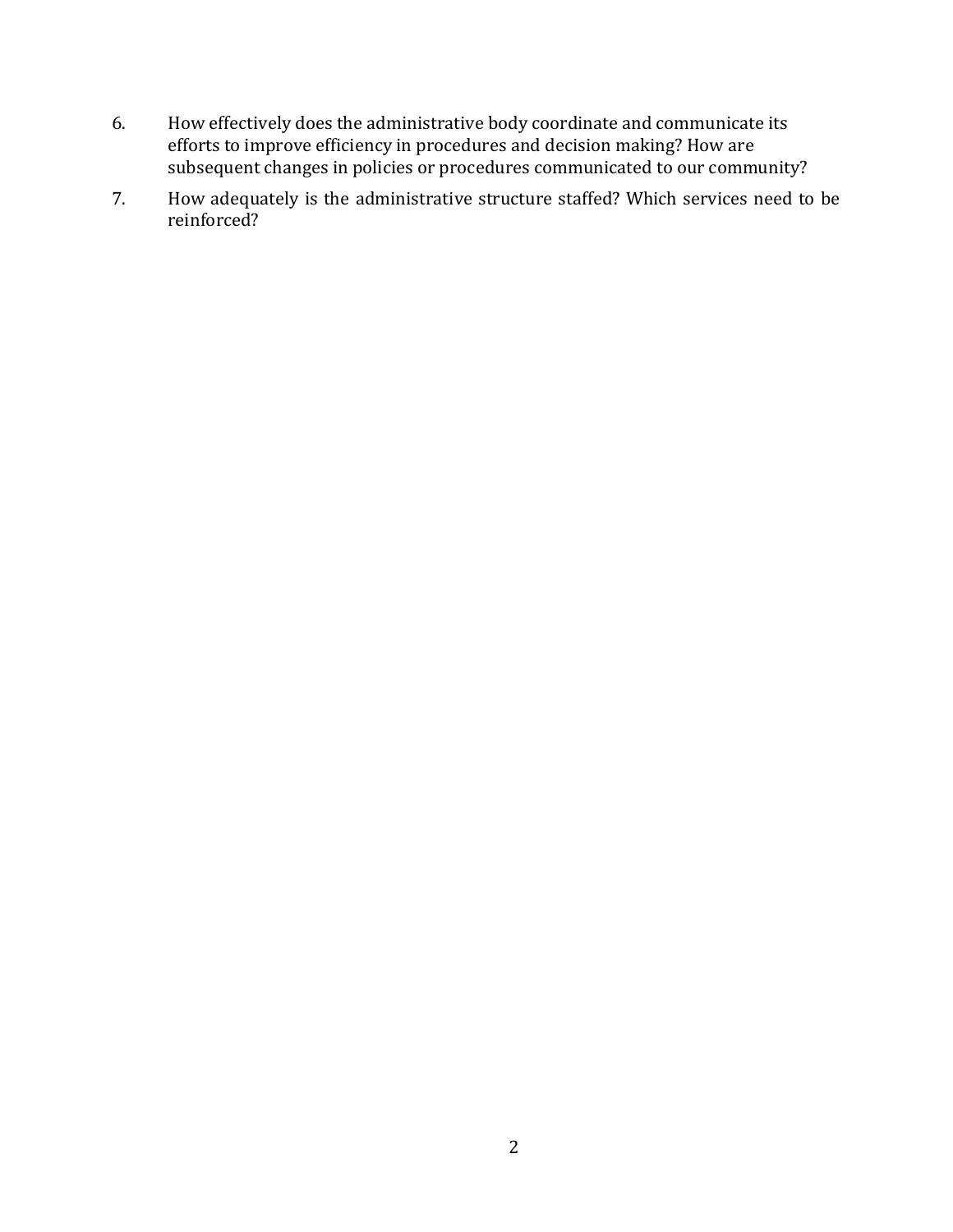PREGUNTAS MODELO AUTOESTUDIO (Reunión 19 de agosto de 2011)

# *Working Group 4*

Prof. Niza Zayas (P), Student Dean Affairs

Ms. Christine Hernández (VP), Enrollment Management

## **Standard 8 – Student Admissions and Retention**

The institution seeks to admit students whose interests, goals, and abilities are congruent with its mission and seeks to retain them through the pursuit of the students' educational goals.

### **Standard 9 – Student Support Services**

The institution provides student support services reasonably necessary to enable each student to achieve the institution's goals for students.

*Working Group 4 will investigate recruitment, admission and retention policies and procedures to ensure their effectiveness. Once students are admitted, a compelling display of student support services are provided to secure the retention and academic success. This group was also in charge of addressing student support services effectiveness.*

- 1. How effective has the implementation of the enrollment management plan been? How effective has student recruitment been at all academic levels?
- 2. To what extent does our admission policy reflect the institutional mission and goals?
- 3. How do we address freshmen academic and social adjustment to university life? How do we provide academic, social and personal support? How do we include parents, guardians, and significant others?
- 4. How do student support services satisfy student needs and interests, in accordance with the institutional mission?
- 5. What is the effectiveness of student support services in assisting in the creation of student learning communities? How are students encouraged in peer learning, having study groups and social activities?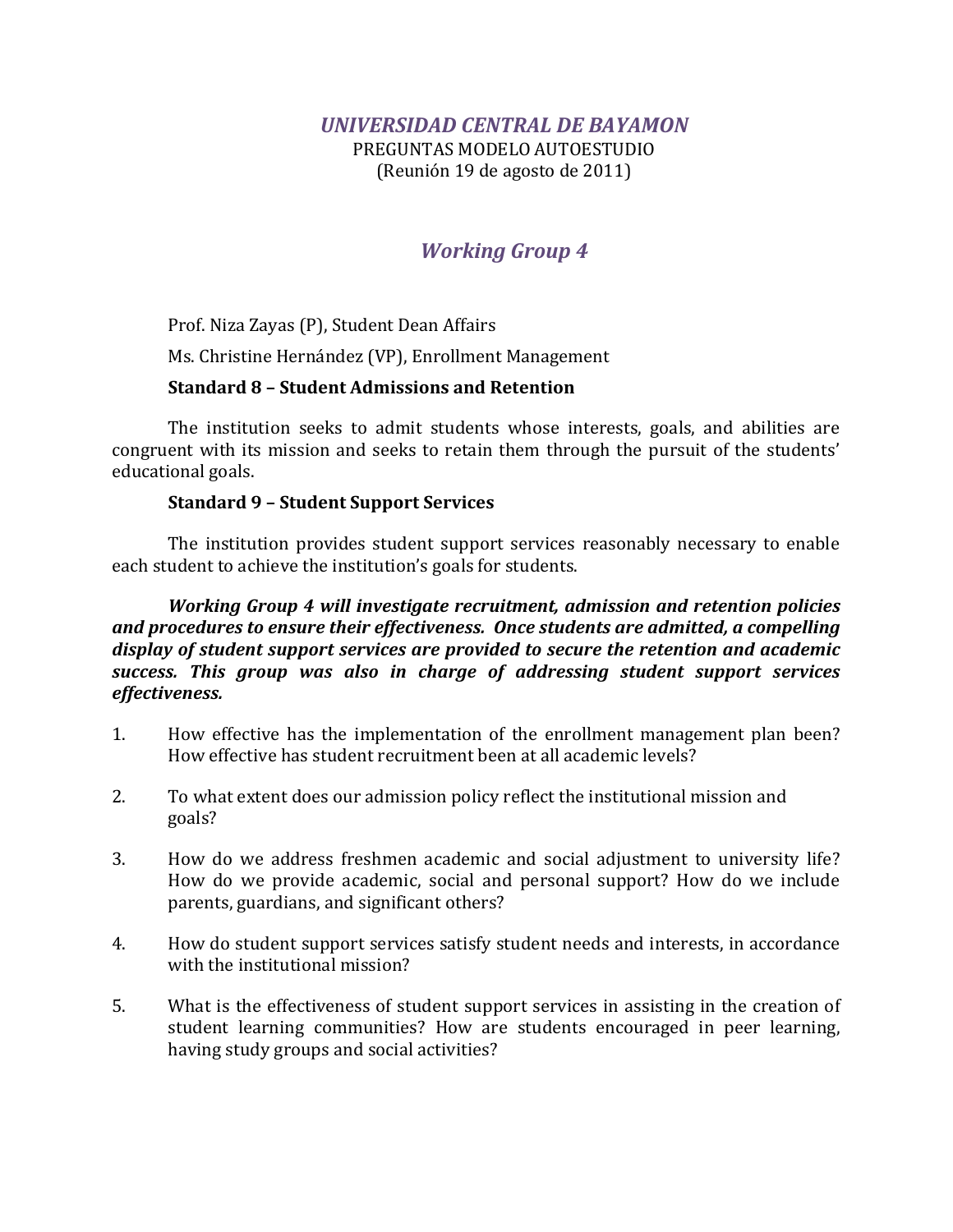- 6. How do we provide support to students identified as being at risk? How effective are the students support services in student retention?
- 7. How effective is the process to encourage students with special needs to actively participate in campus activities?
- 8. How effective are student organizations in promoting leadership skills? To what extent has this impacted student retention?
- 9. What policies and procedures protect student confidentiality and ensure accuracy of records?
- 10. How do external community programs or activities promote our institutional mission and goals? To what extent have students been integrated into these programs and activities?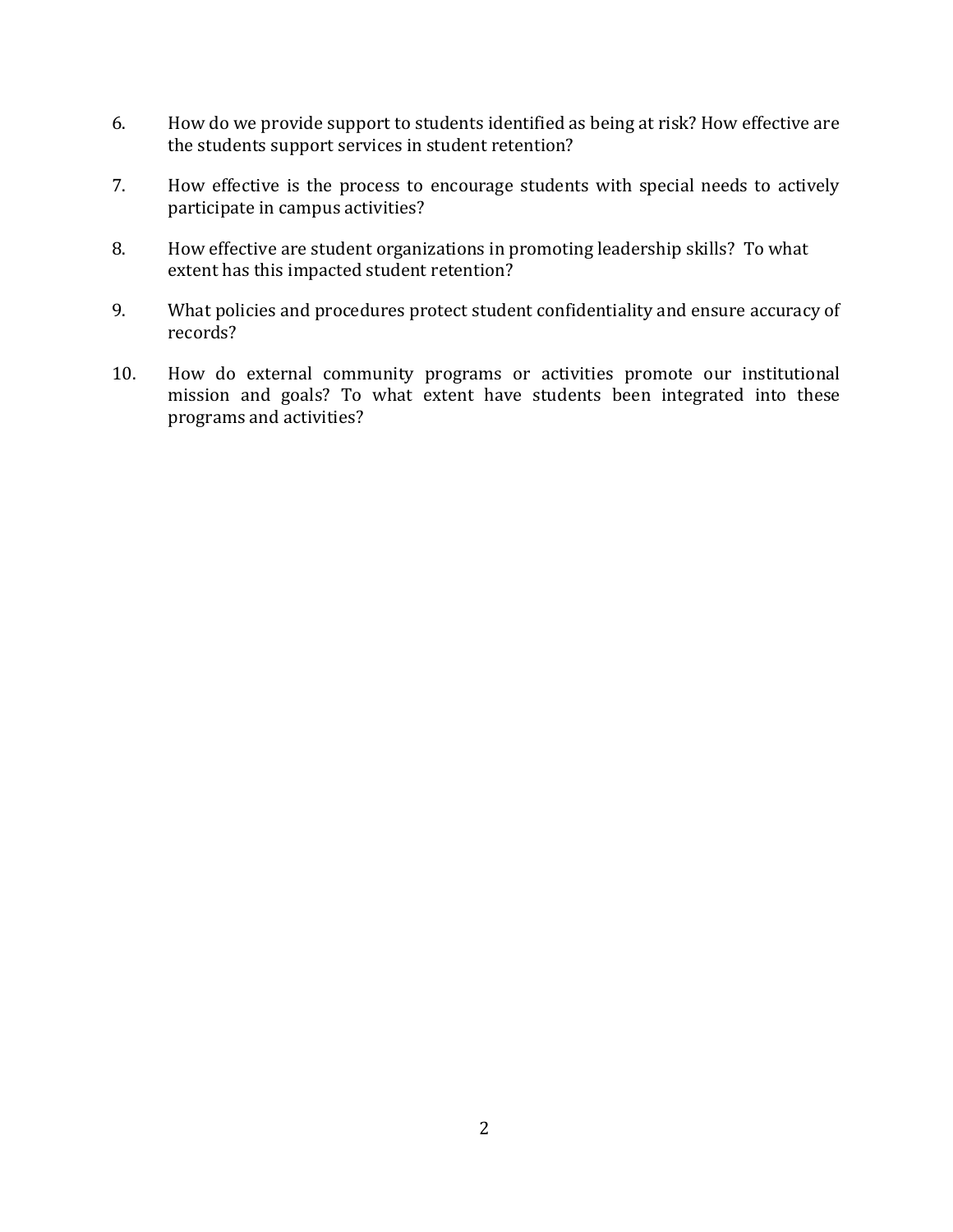PREGUNTAS MODELO AUTOESTUDIO (Reunión 19 de agosto de 2011)

# *Working Group 5*

Dr. Haydee Domínguez (P), College of Education Prof. Awilda Burgos (VP), College of Business and Technology Development **Standard 10 – Faculty**

The institution's instructional, research, and service programs are devised, developed, monitored, and supported by qualified professionals.

## *Working Group 5 will assess if the faculty meets our teaching and curricular needs. The Working Group will evaluate our institution's faculty recruitment and professional development and its effectiveness to support our mission and goals.*

- 1. How does the teacher student ratio facilitate the role and responsibilities of our faculty? How does it compare with other peer institutions? To what extent is the faculty numerous enough to meet the academic and service needs of the students?
- 2. How does the faculty integrate academic activities to include: teaching, learning, research and academic services? How effectively do our tenure and promotion policies support this integration? To what extent have these policies been equitably and fairly implemented?
- 3. To what extent have faculty been provided with sufficient time and resources to pursue professional development? How have these development efforts impacted the community?
- 4. To what extent does the quality of the faculty meet the teaching and curricular needs of the University? How effective are the criteria used to determine qualification for a position? How effective are the policies and procedures related to recruitment, appointment, and retention of our faculty?
- 5. What additional processes and criteria, if any, are used to recruit faculty in areas of difficult recruitment?
- 6. To what extent are the procedures for hiring and evaluating temporary faculty consistent with those for regular faculty? When a college has a high percent of part time faculty, how do we ensure that the responsibilities in terms of teaching, advising, and other academic services are met?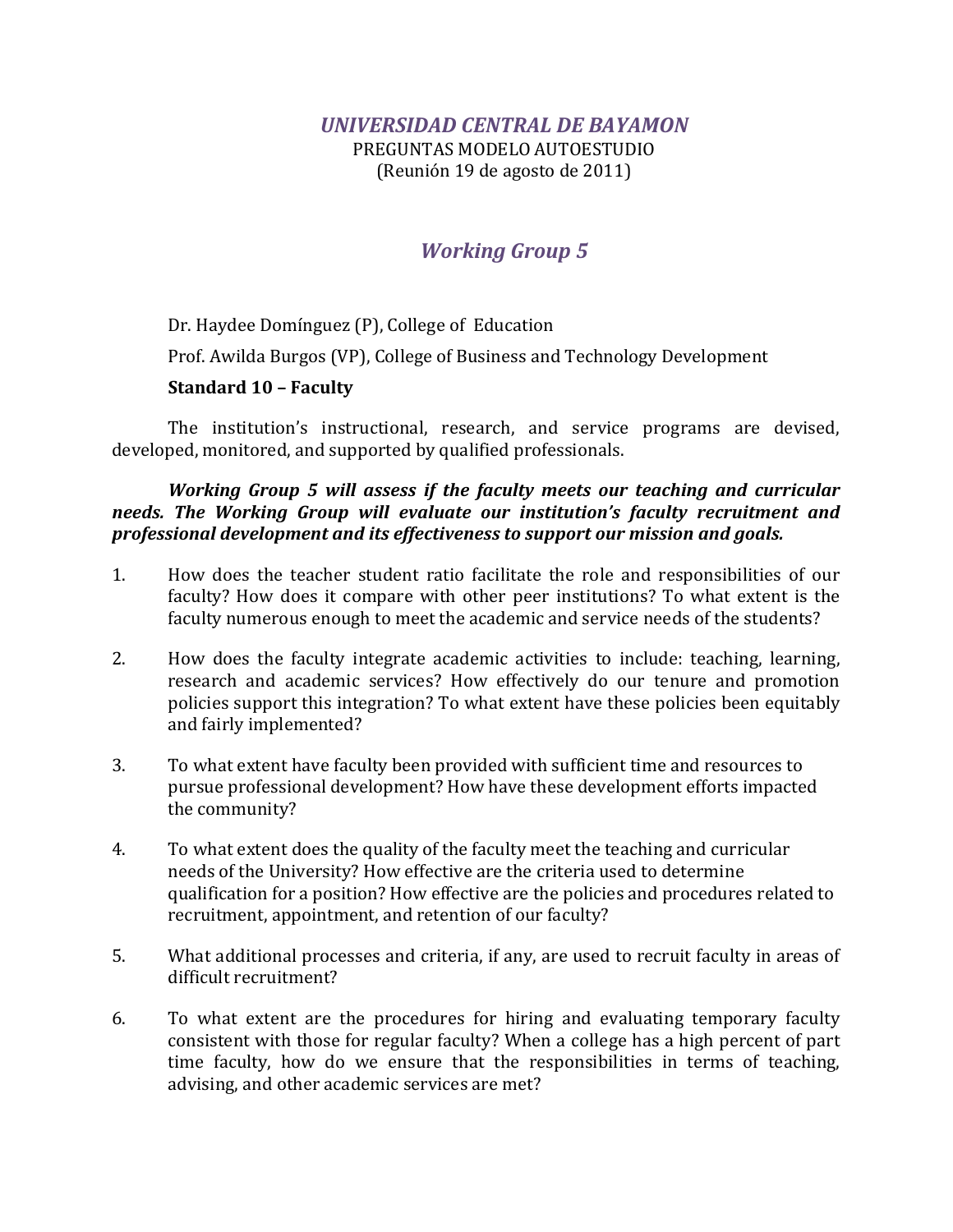- 7. How effective are the strategies used to encourage faculty in the design, review and establishment of new academic programs and to participate in community service and other activities related to our institutional mission?
- 8. How are priorities set in the professional development of faculty? How are these priorities reflected in the budget?
- 9. To what extent have faculty development opportunities changed during the last five years? To what extent are these opportunities equitably distributed across the University? How do these opportunities reflect faculty needs?
- 10. How do we guarantee the acquired rights and benefits of the faculty?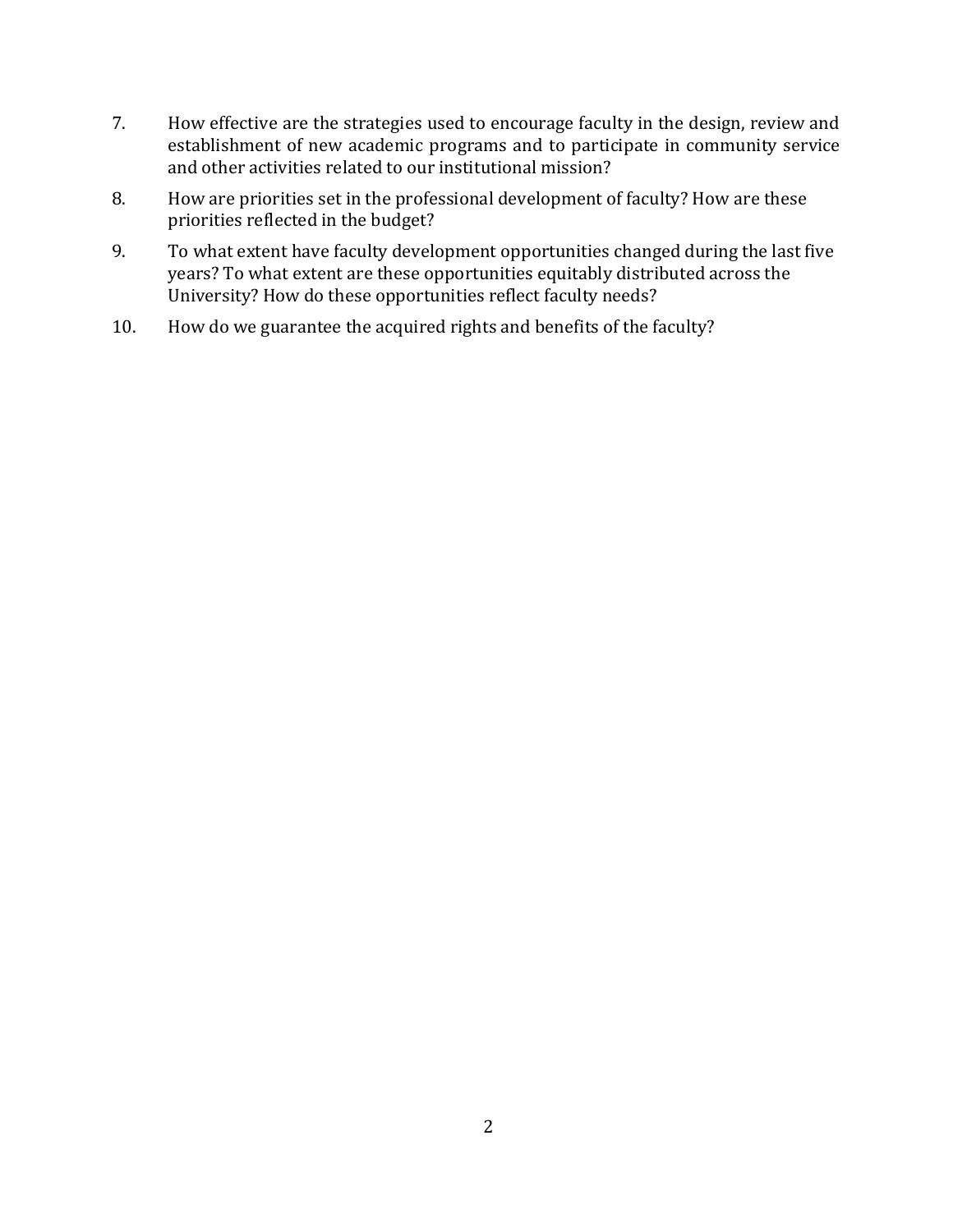PREGUNTAS MODELO AUTOESTUDIO (Reunión 19 de agosto de 2011)

# *Working Group 6*

Dr. Pura Echandi (P), Academic Dean

## **Standard 11 – Educational Offerings**

The institution's educational offerings display academic content, rigor, and coherence appropriate to its higher education mission. The institution identifies student learning goals and objectives, including knowledge and skills, for its educational offerings.

## *Working Group 6 will assess if our educational offering and academic services respond to our mission and goals. The Working Group will evaluate curriculum effectiveness in meeting the needs of students and society.*

- 1. To what extent does the academic offering display the instructional content, rigor and coherence appropriate to the institution's mission and goals? How do the curricular revision process and the development of new academic offering integrate the institutions mission and goals?
- 2. To what extent does the curriculum provide for the integration of disciplines and knowledge? How is technology, management information skills, communication skills, support services and research integrated into the curriculum of each academic program?
- 3. How effective are the systematic curriculum review processes in determining the development of new academic programs and curriculum needs? How do the institutional curricula meet student needs and preferences, professional requirements and employment changing scenarios? How satisfied are the students, faculty, employers and professional organizations with the adequacy and relevance of our curriculum?
- 4. How do we evidence that our alumni possess the necessary skills for their discipline or profession?
- 5. How is the assessment of student outcomes integrated into our curriculum revision, program development and course planning?
- 6. How well are the Curricular Development Plan and the Strategic Plan aligned?
- 7. How effective are academic support services at providing students and faculty with the necessary support to promote the academic and personal development of students?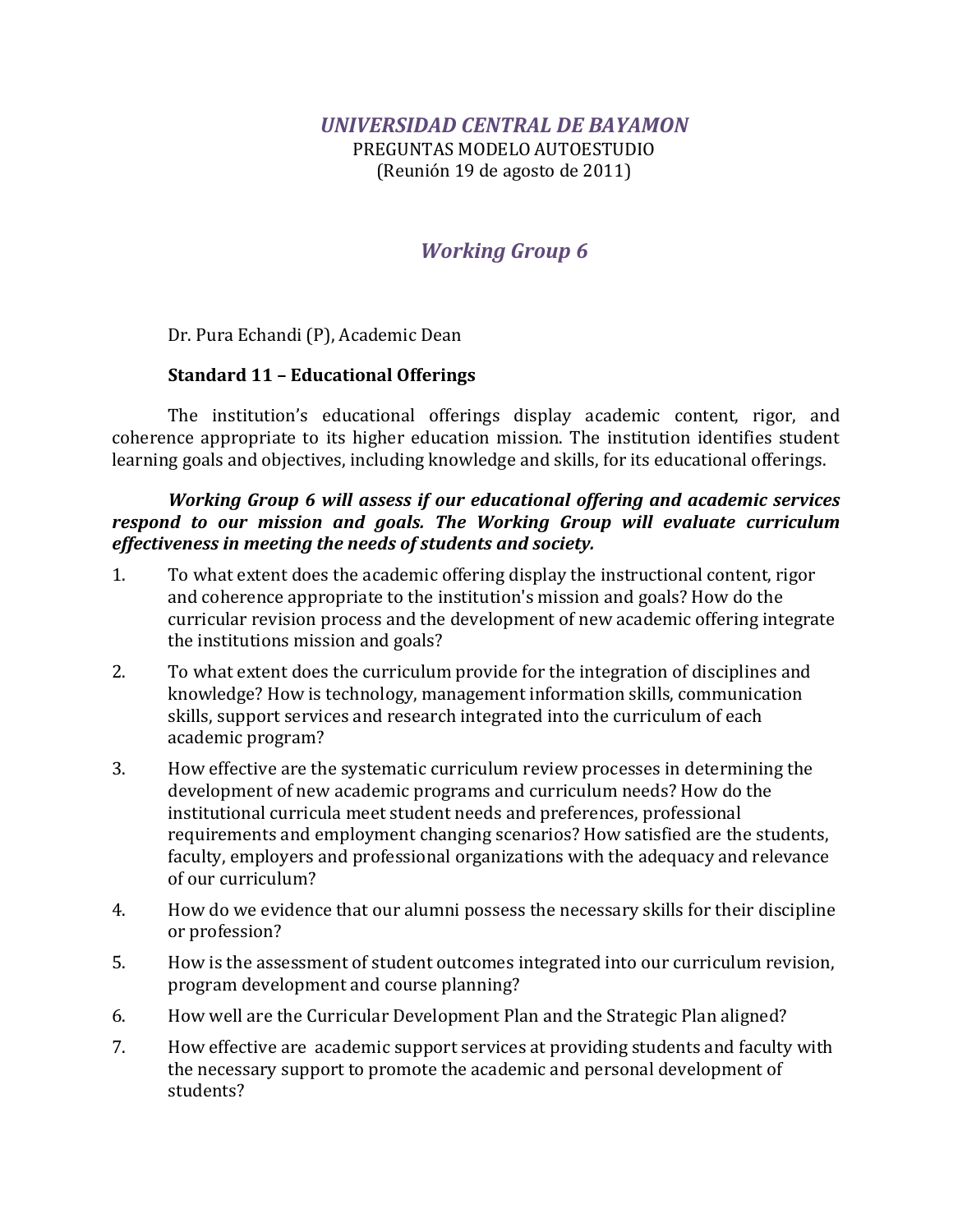PREGUNTAS MODELO AUTOESTUDIO (Reunión 19 de agosto de 2011)

# *Working Group 7*

Dr. Juan Mejías (P), Curriculum Review Committee

## **Standard 12 – General Education**

The institution's curricula are designed so that students acquire and demonstrate college-level proficiency in general education and essential skills, including at least oral and written communication, scientific and quantitative reasoning, critical analysis and reasoning, and technological competency.

### **Standard 13 – Related Educational Activities**

The institution's programs or activities that are characterized by particular content, focus, location, mode of delivery, or sponsorship meet appropriate standards.

*Working Group 7 will assess if our General Education Program and related educational activities promote our mission and goals. The Working Group will evaluate their effectiveness in meeting the student needs to acquire the competencies of their discipline or profession. Attention will be given to the alignment and consistency of our Certificate Program with our institutional practice.*

- 1. What strategies do we use to ensure quality and comply with the contact hours required for the intellectual development of the student at associate, bachelor and master degree levels?
- 2. How do we evidence the curriculum alignment between the General Education Program and the various areas of concentration?
- 3. How are the goals and objectives of the Education Program aligned with our institutional mission and philosophy?
- 4. How does the General Education Program help the students acquire competencies in their discipline or profession? How do we use the results of the student learning assessment to improve the curriculum of the General Education Program?
- 5. How do we evidence the support given to the General Education Program in terms of administrative structure, budget and incentives for faculty? How do we divulge the General Education Program requirements?
- 6. How do we identify under prepared students and what academic support programs and services are available for them?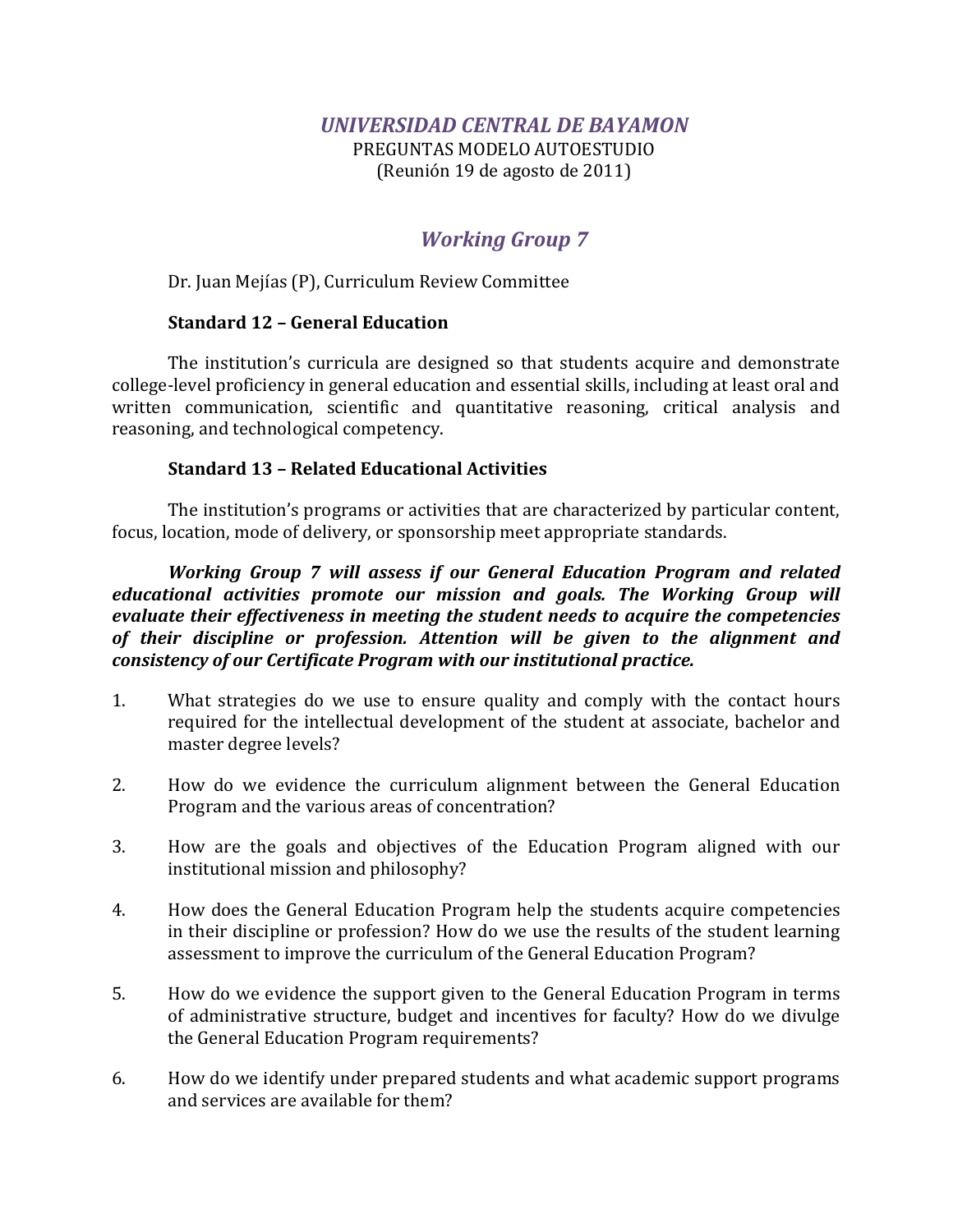- 7. How do we evidence that the goals and objectives of the Certificate Program are aligned and consistent with our institutional mission and philosophy?
- 8. How do we evidence the participation of faculty and other academic professionals in the design, operation and evaluation of the Certificate Program?
- 9. To what extent do policies and procedures to grant credit for experiential learning align with the new regulation? How are they made known and publicized? How does faculty participate in this process?
- 10. How effective are the strategies used to develop courses and distance learning programs? How does distance education strengthen our institutional vision, mission and goals?